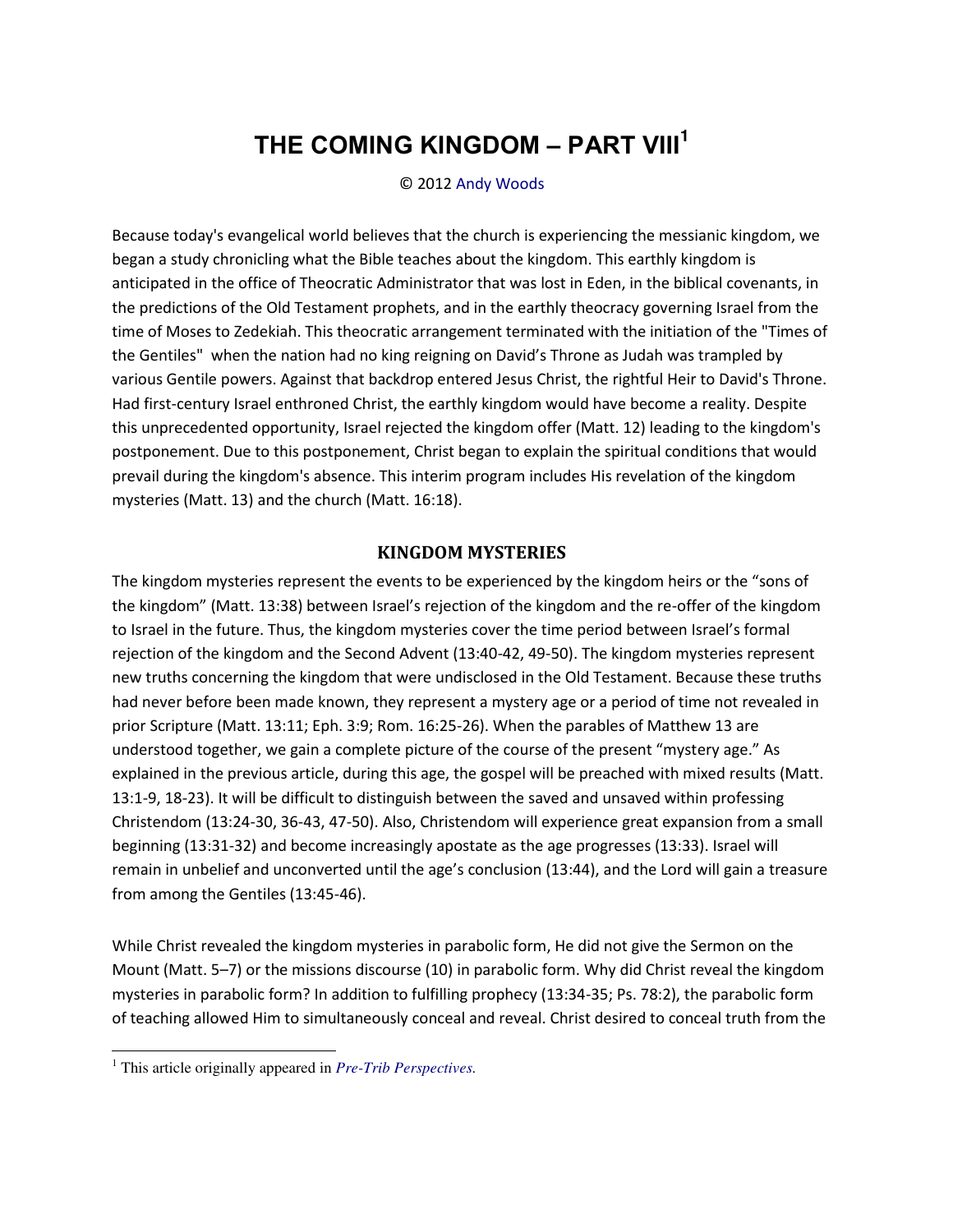nation since they had already rejected the offer of the kingdom (Matt. 12). Such concealment was actually merciful since the disclosure of more truth would have brought first-century Israel into even greater condemnation. Earlier, Christ had explained that greater revelation brings forth greater accountability (11:20-24). The disclosure of more truth to the nation at this point would not have helped Israel but rather would have only increased her degree of discipline since she had already chosen to reject the kingdom offer. On the other hand, Christ wanted to reveal truth to the believing remnant to prepare them for their leadership roles (Eph. 2:20) in the soon to be birthed church. Because they were to be His earthly representatives throughout the mystery age, they needed full information concerning the spiritual characteristics of this new age.

## **MYSTERY FORM OF THE KINGDOM?**

A mistake typically made even by dispensational, premillennial interpreters is to contend that the Matthew 13 parables reveal a present spiritual form of the kingdom known as the "mystery form of the kingdom." While not contending that the Davidic kingdom is present, they instead believe that the kingdom is spiritually present in mystery form only.<sup>2</sup> However, even this is to read too much into the text of Matthew 13 than is actually there. Toussaint notes:

It is often alleged that the Lord predicted a form of the kingdom for the Church age in His parables, particularly those in Matthew 13. For many years dispensationalists have referred to these parables as teaching a mystery form or a new form of the kingdom...However, nowhere in Matthew 13 or anywhere does the Lord Jesus use the term mystery form. Rather, He refers to the "mysteries of the kingdom of heaven" (v. 11); that is, the Lord in these parables is giving to His disciples new truths about the kingdom that were hitherto unknown. It is strange that so many dispensationalists claim a new form of the kingdom is introduced in Matthew 13. Dispensationalists argue strenuously for a literal, earthly kingdom that is the fulfillment of the Old Testament when John, Jesus, and His disciples announced its nearness. Then suddenly these dispensationalists change the meaning in Matthew  $13<sup>3</sup>$ 

## McClain similarly observes:

The fiction of a present "kingdom of heaven" established on earth in the Church, has been lent some support by an incautious terminology sometimes used in defining the "mysteries of the kingdom of heaven" (Matt. 13:11). The parables of this chapter, it is said carelessly by some, describe the kingdom of heaven as now existing in "mystery form" during the Church age. Now it is true that these parables present certain

 $\overline{a}$ 

<sup>2</sup> J. Dwight Pentecost, *Thy Kingdom Come* (Wheaton, IL: Victor Books, 1990), 215-28.

<sup>3</sup> Stanley D. Toussaint, "Israel and the Church of a Traditional Dispensationalist," in *Three Central Issues in Contemporary Dispensationalism*, ed. Herbert W. Bateman(Grand Rapids: Kregel, 1999), 237.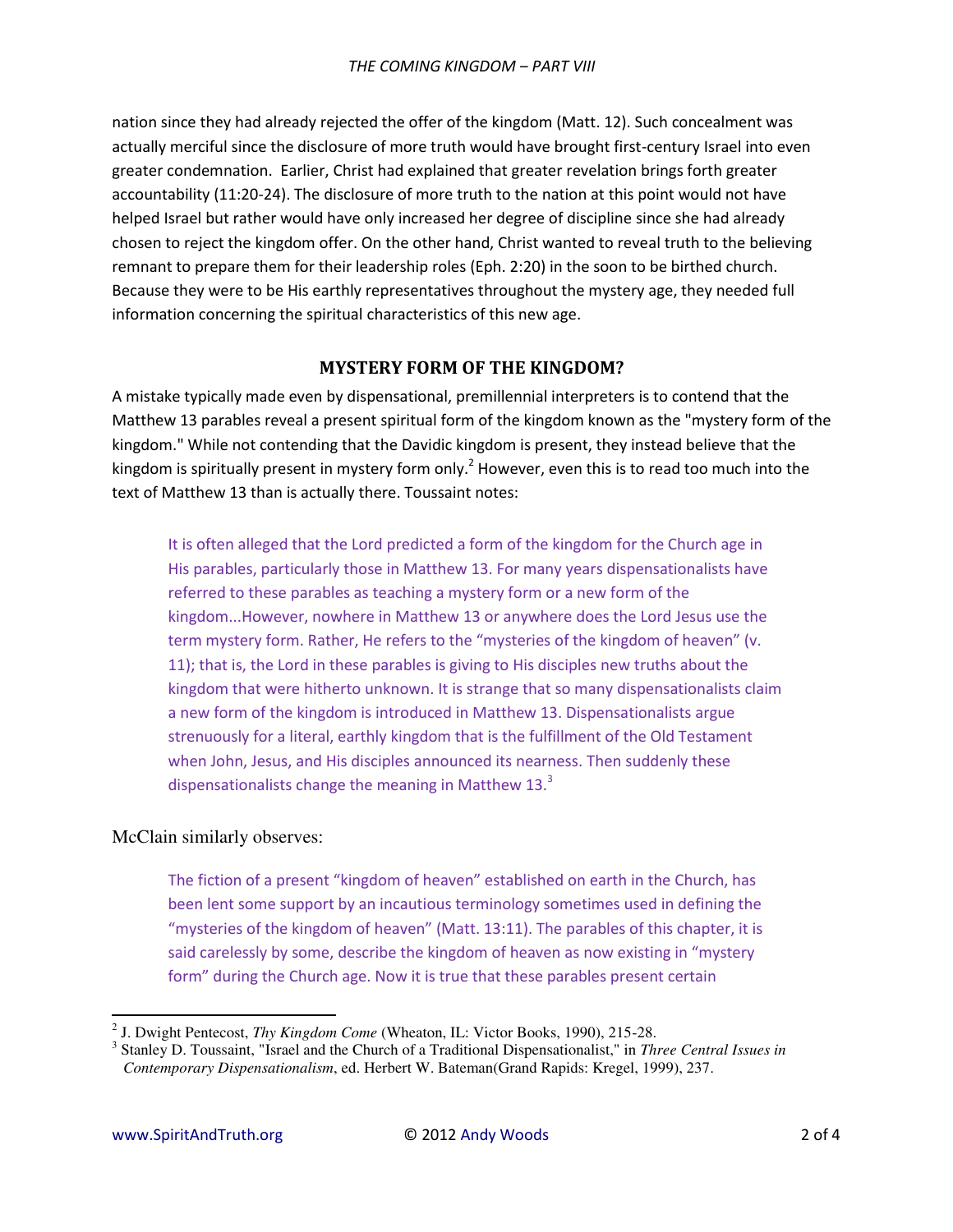conditions related to the Kingdom which are contemporaneous with the present age. But nowhere in Matthew 13 is the establishment of the Kingdom placed within this age. On the contrary, in two of these parables the setting up of the Kingdom is definitely placed at the end of the "age" (vss. 39 and 49 ASV, with 41-43). $4$ 

As these citations explain, there are at least four problems associated with equating the "kingdom mysteries" of Matthew 13 with a present spiritual form of the kingdom in "mystery form." First, although Christ uses the expression "mysteries of the kingdom of heaven" (v. 11), Matthew 13, or any other place in Christ's teachings for that matter, fails to employ the expression "mystery form of the kingdom." These words must be read into the text. Second, the word "kingdom" or *basileia* must be interpreted inconsistently in Matthew's Gospel in order to justify the existence of a present mystery form of the kingdom. While premillennial dispensationalists interpret the word "kingdom" in reference to the future earthly reign of Christ in most of Matthew's uses of the word (Matt. 3:2; 4:17; 6:10; 7:21; 8:11; 10:7; 24:14; 25:1, 34; 26:29), they inconsistently attach a spiritualized and allegorized meaning to the same word in Matthew 13.

Third, according to the revelation of the Times of the Gentiles as given to the prophet Daniel (Dan. 2; 7), the earthly theocracy terminated with the deposing of Zedekiah in 586 B.C. and will not return until the Second Advent (Matt. 25:31). As explained in an earlier article, during this period known as the Times of the Gentiles, Judah will be trampled down by various Gentile powers. Only after the final kingdom of man (the revived Roman Empire of the Antichrist) has been terminated by Christ, will God's kingdom be established on earth (Dan. 2:34-35; 43-45; 7:23-27). Thus, during the Times of the Gentiles, no spiritual form of the kingdom on earth is predicted by Daniel. This omission includes allusions to any spiritual form of the kingdom whatsoever, whether it be a spiritual form of the Davidic Kingdom, an "already but not yet" present manifestation of the Davidic Kingdom, a mystery form of the kingdom, or any other sophisticated vocabulary "kingdom now" theologians choose to employ. The lack of any reference to an earthly kingdom prior to Christ's Second Advent in Daniel's prophecies should deter interpreters from finding a premature spiritual manifestation of the kingdom in the present Church Age. Unfortunately, those promoting a "mystery form of the kingdom" ignore this Danielic chronology by arguing for a present, spiritual form of the kingdom, despite the fact that the kingdoms of man have not yet run their course, the Antichrist and his kingdom have not yet been overthrown, and the Second Advent has not yet occurred.

Fourth, the whole "mystery form of the kingdom" idea seems to be more of the product of *eisegesis* (bringing to the biblical text what is not there) rather than *exegesis* (drawing out of the text what is naturally there). Since most dispensationalists adhere to a present mystery form of the kingdom, I too was taught this kingdom now theology early on. In fact, at one point, I even embraced this idea. However, I eventually became disillusioned with the concept after discovering its origin. The idea goes

 $\overline{a}$ 

<sup>4</sup> Alva J. McClain, *The Greatness of the Kingdom* (Grand Rapids: Zondervan, 1959), 440-41.